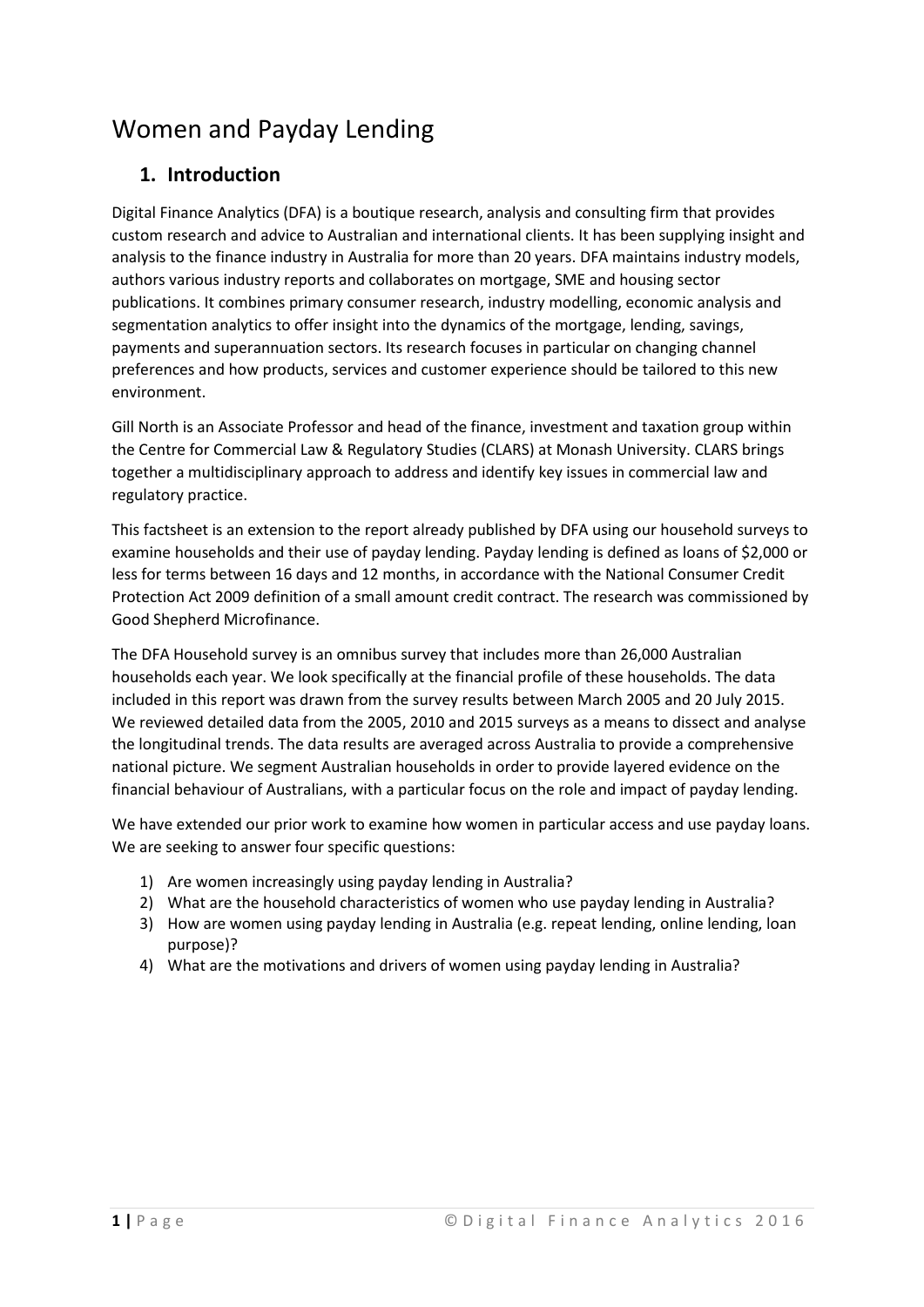## **2. Are women increasingly using payday lending in Australia?**

The short answer is "yes"; women are using payday lending more. In 2005 about 84,000 women had used payday lending, but this had grown to 177,000 in 2015, a 110% rise compared to growth in the total industry in Australia of 80% over the same period. Transactions initiated by women as the decision maker, whether in a family or other context, comprised about 27% of all payday loans in 2015.



Our analysis segments Australian households into various groups in order to identify those that are financially stressed (with a subset defined as financially distressed).



Financially stressed households are generally coping with their current financial situation (even if using unconventional means), while financially distressed households are not. By coping, we mean for example, short term borrowing from family, friends, or payday loans, as well as juggling multiple credit cards, moving debts from one credit source to another and deliberately making late payments. The distinction between financially stressed and financially distressed households is important, because the spectrum of financially stressed households in Australia using payday lending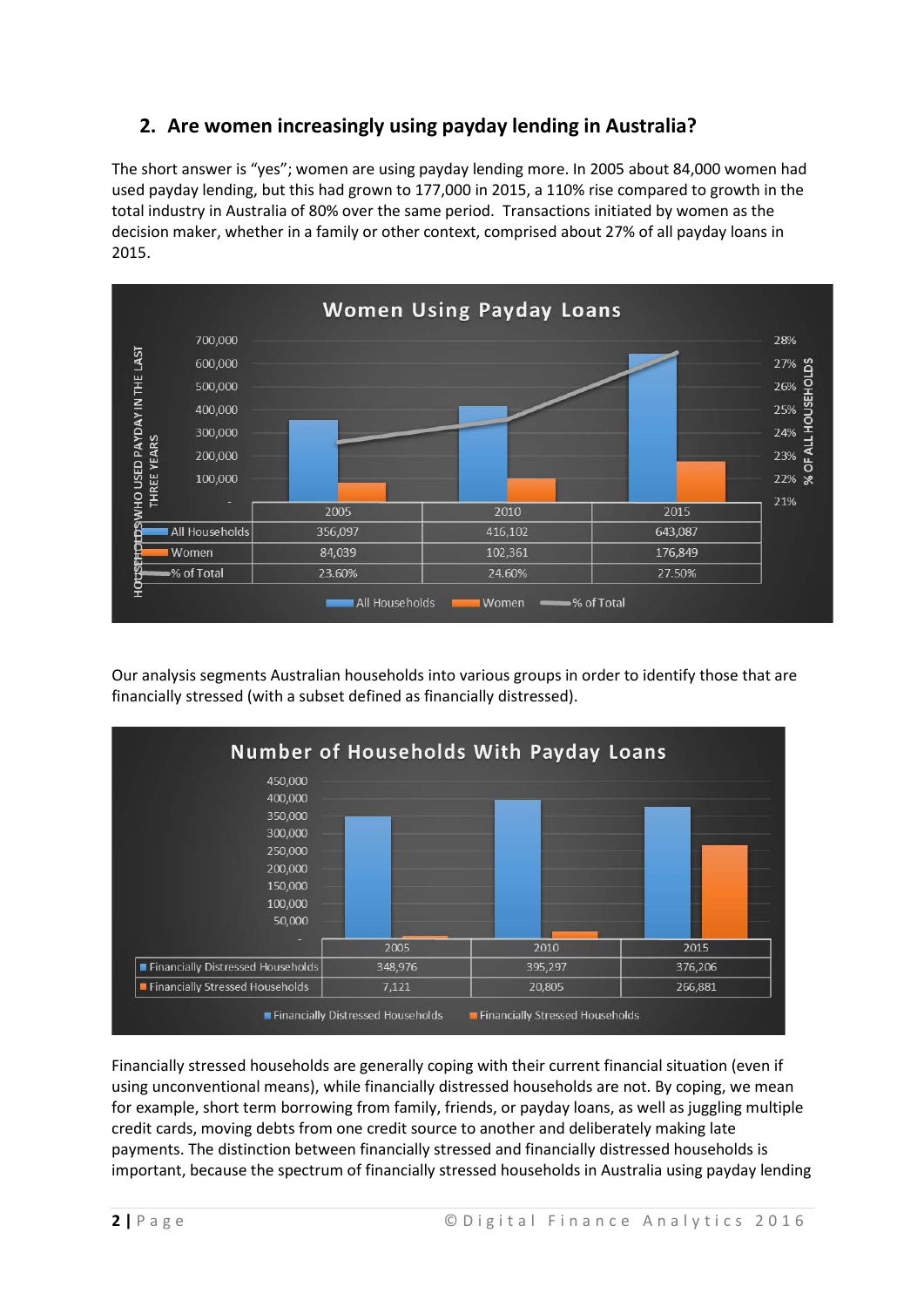facilities has broadened significantly since 2005. During the period of analysis (and as shown in our original report) the rise in loans to financially distressed households grew only slightly, but there was a significant rise in the volume of loans made to financially stressed households. These classifications of households are, of course, dynamic, with financially stressed households moving into a position of distress and vice versa.

Across the general population, the average size of an individual payday loan fell between 2005 and 2015 from \$776 to \$611. Yet if we look at payday loans to women, the average loan made rose significantly from \$427 in 2005 to \$592 in 2015.

There are a number of reasons that may explain this. First, the proportion of loans to women has increased between 2005 and 2015. Second, more independent women are getting loans. Third, lenders have changed their lending criteria. Fourth, women have greater need of financial assistance and are borrowing more. Further research would be required to determine which of these factors have been most influential.



We conclude that women are more likely to use a payday loan today. They are able to access funds online, with lenders using on-line channels to attract households in less severe financial difficulty.

Some women in financial need have limited alternate options. We explore this further in the section 4 of this paper.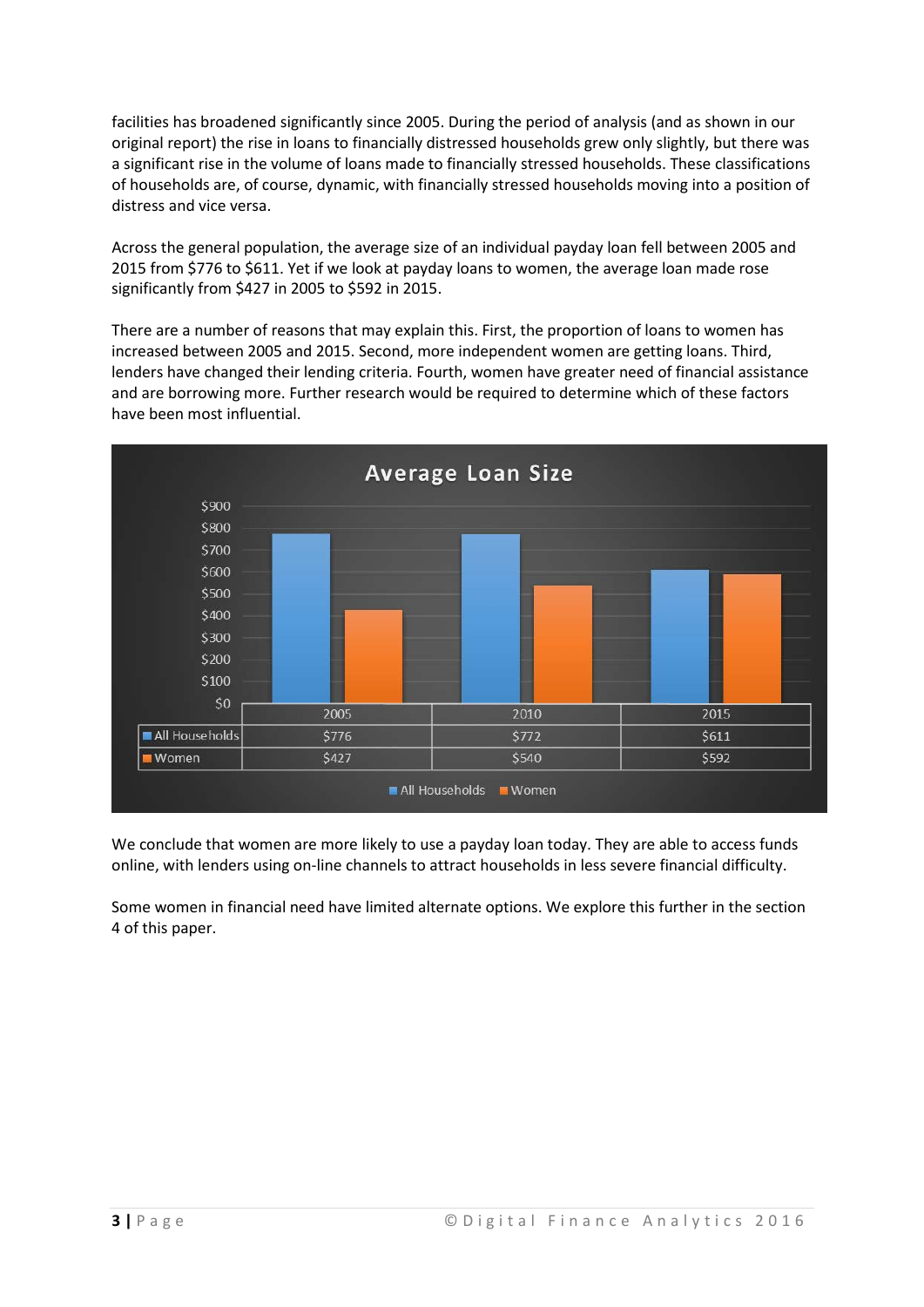## **3. What are the household characteristics of women who use payday lending in Australia?**

To answer this question, we have identified three discrete groups within which women may reside. Each has different drivers and needs, and uses payday lending to different degrees. This segmentation is based on analysis from our household surveys and is tailored specifically for this paper.

| <b>Group</b> | <b>Definition</b>                                                                                                                | $%$ of       | <b>Comments</b>                                                                                                    |
|--------------|----------------------------------------------------------------------------------------------------------------------------------|--------------|--------------------------------------------------------------------------------------------------------------------|
|              |                                                                                                                                  | <b>Women</b> |                                                                                                                    |
| Family       | Women in a family relationship of<br>some type and making financial<br>decisions as part of this group                           | 64%          | May be in a nuclear family<br>group consisting of a pair of<br>adults and their children, or<br>an extended family |
| Solo         | Women who are unencumbered sole<br>individuals who make their own<br>financial decisions                                         | 21%          | This includes young singles<br>yet to have a family, and<br>divorced and widowed<br>persons                        |
| One-Parent   | Women who are the primary carer in a<br>one-parent family and who makes<br>financial decisions in the light of their<br>children | 15%          | Includes those in an<br>informal relationship or<br>separated                                                      |

Using this segmentation, we can now overlay the payday lending data statistics from our surveys.



Of those women using payday lending in 2015, 47% came from the one-parent family segment, a much higher level than the 15% distribution of households with a single female parent across the general population. Conversely, while 64% of the general population fall within the family segment, the percentage of women using payday loans from this segment was only 36%.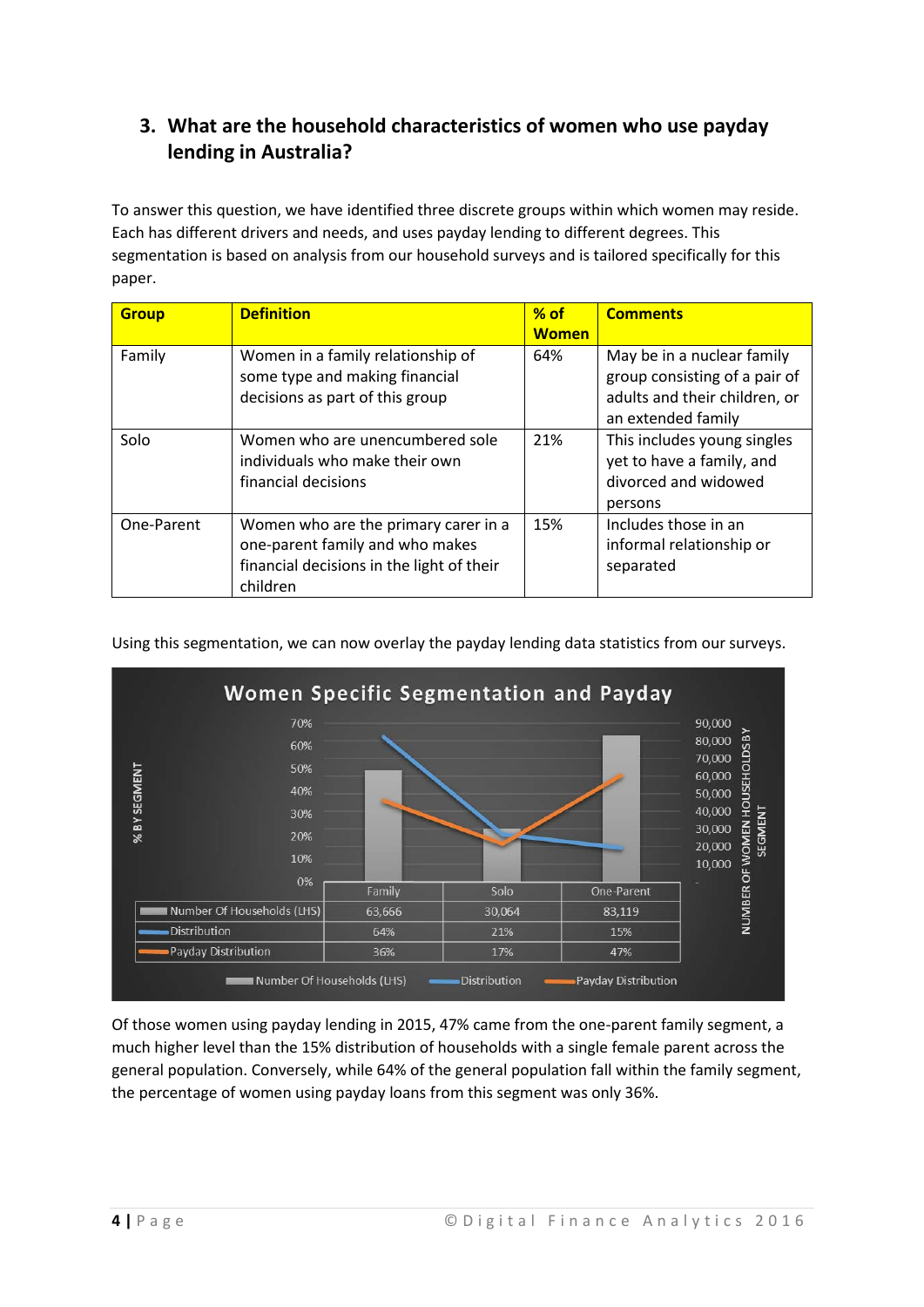#### **4. How are women using payday lending in Australia?**

Segmental analysis shows that one-parent women are more likely to have multiple loans over the last twelve months, compared with other female segments and the general population. Conversely, single women without children are the most common group with only one loan (87%) compared to the general population (62%).



We find that one-parent women are more likely to have multiple concurrent loans compared with other female segments and the general population.

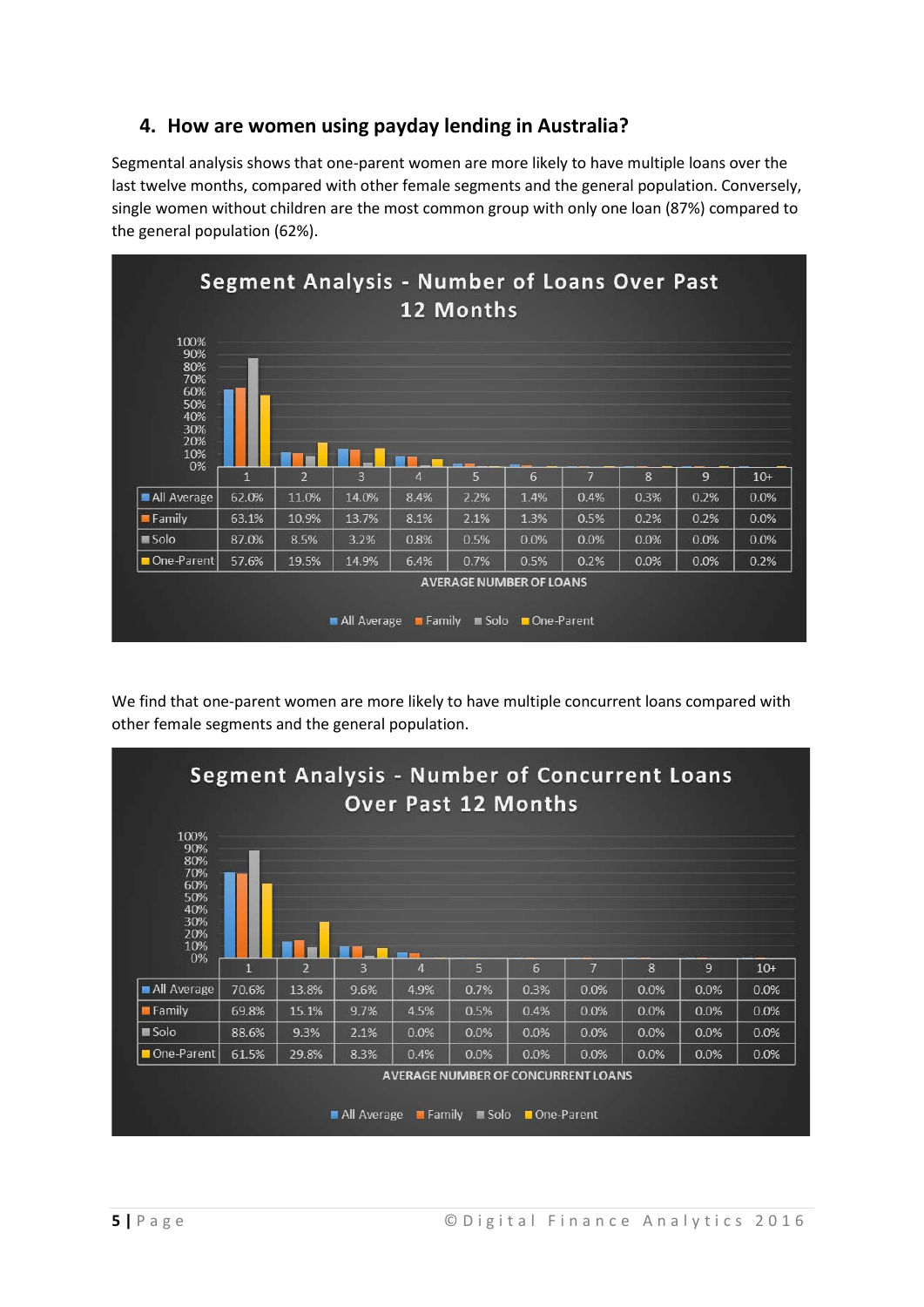|                    |      |      |      |      |      |      | <b>On-Line Application By Segment</b> |             |       |             |       |
|--------------------|------|------|------|------|------|------|---------------------------------------|-------------|-------|-------------|-------|
| 60%                |      |      |      |      |      |      |                                       |             |       |             |       |
| 50%                |      |      |      |      |      |      |                                       |             |       |             |       |
| 40%                |      |      |      |      |      |      |                                       |             |       |             |       |
| 30%                |      |      |      |      |      |      |                                       |             |       |             |       |
| 20%                |      |      |      |      |      |      |                                       |             |       |             |       |
| 10%                |      |      |      |      |      |      |                                       |             |       |             |       |
| 0%                 | 2005 | 2006 | 2007 | 2008 | 2009 | 2010 | 2011                                  | 2012        | 2013  | 2014        | 2015  |
| General Population | 2.0% | 2.5% | 3.0% | 4.0% | 5.6% | 7.6% |                                       | 10.9% 16.8% | 22.2% | 34.7% 48.7% |       |
| <b>E</b> Family    | 1.9% | 2.5% | 3.0% | 3.9% | 5.1% | 7.5% | 10.5%                                 | $ 16.9\% $  | 21.7% | 34.2% 48.2% |       |
| <b>■ Solo</b>      | 1.3% | 2.0% | 2.3% | 3.0% | 4.7% | 6.3% | 8.9%                                  | 15.7%       | 23.5% | 35.8% 51.2% |       |
| One-Parent         | 0.5% | 0.8% | 0.9% | 1.1% | 1.5% | 5.7% | 6.9%                                  | 9.8%        | 18.9% | 37.9%       | 56.8% |

On-line origination has become a predominant industry feature, and one-parent women are now the most likely segment to use this channel, thanks to the emergence of easy to use on-line apps.

We found broadly similar patterns of awareness of payday lending across the various segments, although families with a single female parent were far more likely to use a local shop or lender than the average, and were significantly more influenced by friends.

|                                       |        |         |             |             |                     | Where Did You Find Out About Payday Lending? |             |              |              |
|---------------------------------------|--------|---------|-------------|-------------|---------------------|----------------------------------------------|-------------|--------------|--------------|
| 50%                                   |        |         |             |             |                     |                                              |             |              |              |
| 45%                                   |        |         |             |             |                     |                                              |             |              |              |
| 40%                                   |        |         |             |             |                     |                                              |             |              |              |
| 35%<br>30%                            |        |         |             |             |                     |                                              |             |              |              |
| 25%                                   |        |         |             |             |                     |                                              |             |              |              |
| 20%                                   |        |         |             |             |                     |                                              |             |              |              |
| 15%                                   |        |         |             |             |                     |                                              |             |              |              |
| 10%                                   |        |         |             |             |                     |                                              |             |              |              |
| 5%                                    |        |         |             |             |                     |                                              |             |              |              |
| 0%                                    |        | Friends | Local Flier | Local       | <b>Yellow Pages</b> | Print Media/                                 | TV or Radio | Internet/    | Other        |
|                                       | Family |         |             | Shop/Lender |                     | Advertisment                                 | Advert      | Social Media |              |
|                                       | 2.1%   | 8.5%    | 3.5%        | 3.5%        | 1.2%                | 11.3%                                        | 22.6%       | 43.6%        |              |
| General Population<br><b>E</b> Family | 2.0%   | 8.4%    | 3.9%        | 3.8%        | 1.1%                | 11.7%                                        | 24.0%       | 43.2%        | 3.7%<br>1.8% |
| Sole Sole                             | 2.1%   | 8.2%    | 4.1%        | 3.8%        | 1.2%                | 12.0%                                        | 21.2%       | 47.2%        | 0.3%         |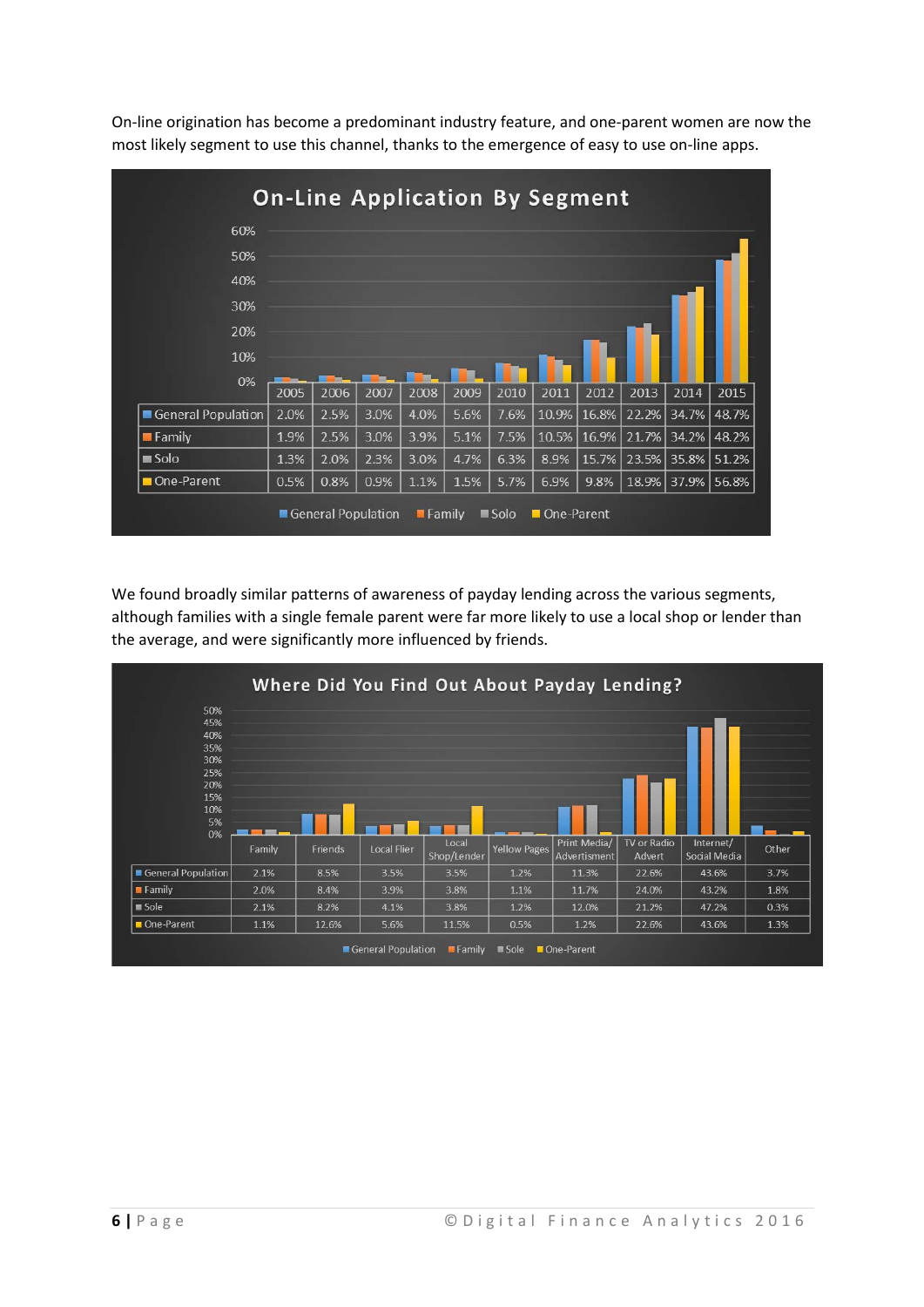## **5. What are the motivations and drivers of women using payday lending in Australia?**

Our segmental analysis highlights that families with a single female parent are more likely to use payday loans to cover emergency cash for household expenses compared with the general population or other female segments. Solo women are more likely to use payday loans for car expenses and other one-off items rather than emergency cash scenarios. The family segment mirrors the broader population.



We now turn to the underlying reason why a household is in financial difficulty. A range of drivers is found in the sample. Once again, women in one-parent roles stand out from the general population, as they are more likely to get into difficulty because of a relationship breakdown (25%) and are experiencing a reduction in available government benefits. These women are less impacted by loss of employment than other segments and the general population.